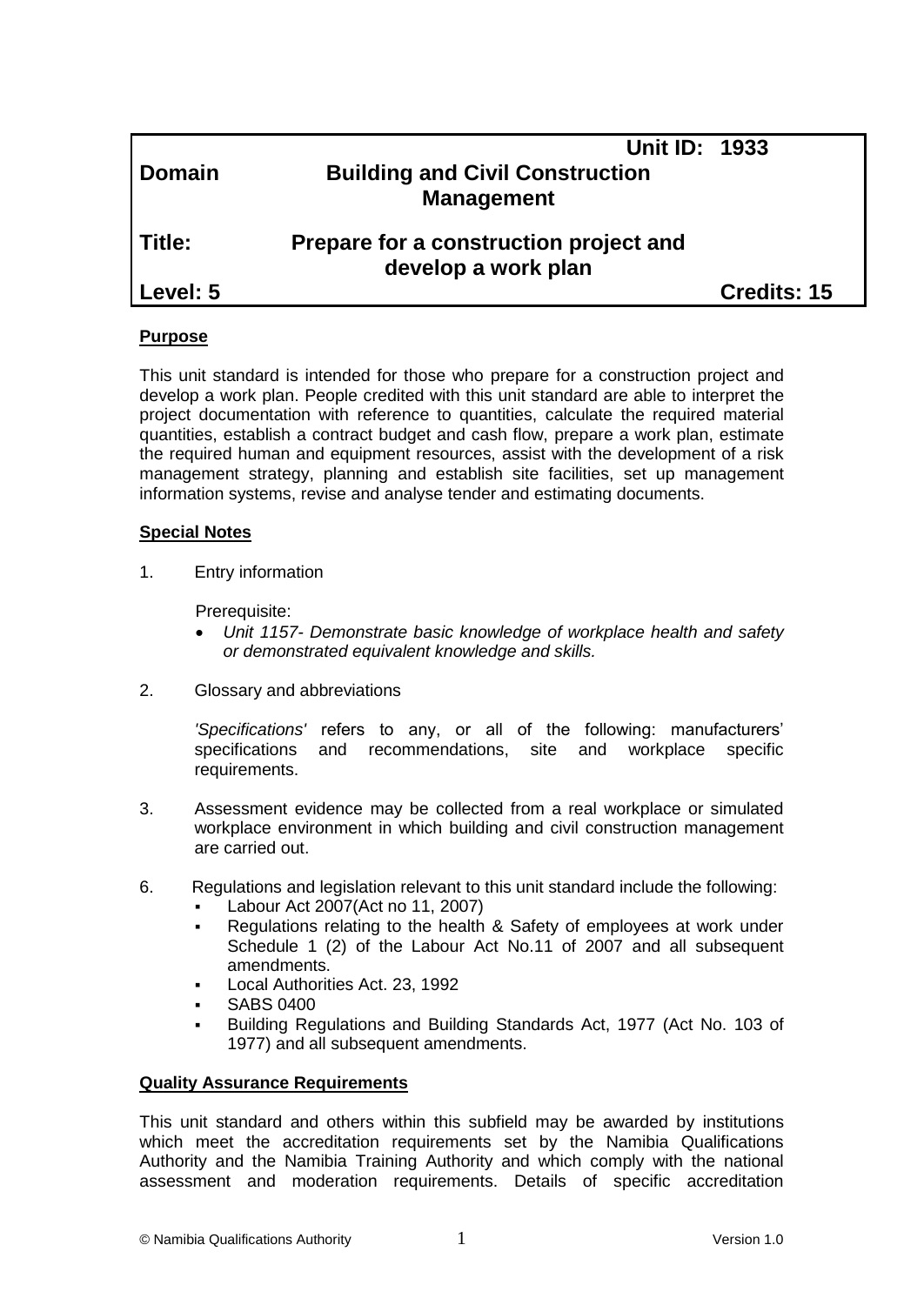requirements and the national assessment arrangements are available from the Namibia Qualifications Authority and the Namibia Training Authority on [www.nta.com.na.](http://www.nta.com.na/)

# **Elements and Performance Criteria**

## **Element 1: Interpret project documentation with reference to quantities**

## **Performance Criteria**

- 1.1 Project specifications are integrated with drawings, bills of quantities and general conditions of contract.
- 1.2 Bills of quantities, where applicable, are interpreted in terms of project documentation.
- 1.3 Drawings are interpreted in terms of project documentation.

## **Element 2: Calculate the required material quantities**

## **Performance criteria**

- 2.1 Calculations of required materials are made, taking into account material manufacturer specifications, material properties and work area size.
- 2.2 Units of measurement are identified for the different types of material specified in terms of the project specification.

# **Element 3: Establish a contract budget and cash flow**

## **Performance criteria**

- 3.1 Project resources are allocated according to the contract budget.
- 3.2 Budget is in accordance with revised resource cost and the prescribed format.
- 3.3 Cash flow is developed in accordance with project income and projected project costs.

## **Element 4: Prepare a work plan**

## **Performance Criteria**

- 4.1 Work plan is communicated to management.
- 4.2 Feasible work plan is developed.
- 4.3 Time durations for work activities are calculated.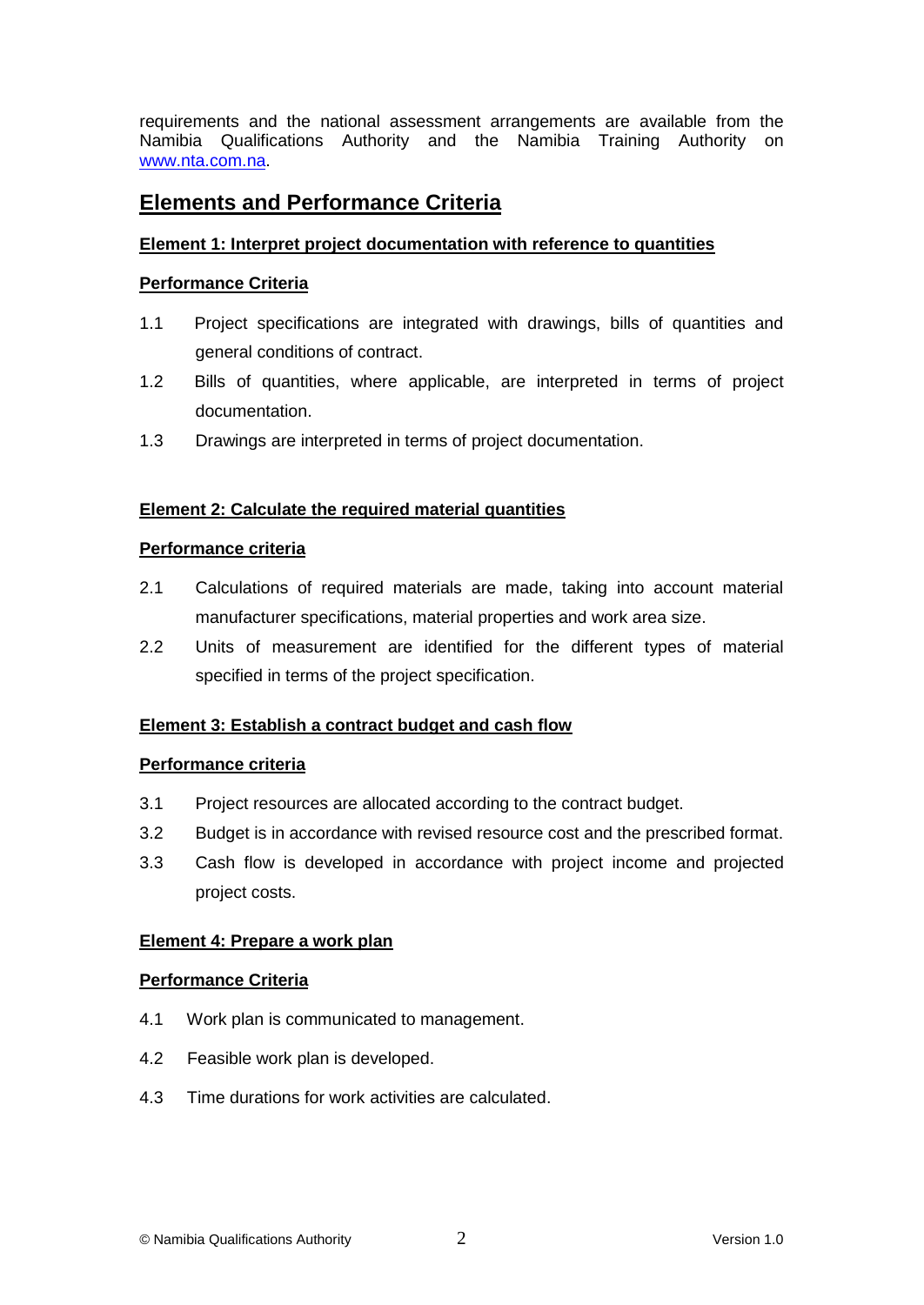## **Element 5: Estimate the required human and equipment resources**

#### **Performance criteria**

- 5.1 Equipment resource requirements are computed from quantities calculated and project specifications/time frames.
- 5.2 Human resource requirements are computed from quantities calculated and project specifications/time frames.
- 5.3 Production rates for human and equipment resources are selected/determined for the activities and quantities involved.

## **Element 6: Assist with the development of a risk management strategy**

## **Performance criteria**

- 6.1 Risks and opportunities are analysed, qualified and quantified.
- 6.2 Strategies to maximise opportunities are developed and communicated.
- 6.3 Strategies to minimise risks are based on management decisions.
- 6.4 Accepted risks are included in the project plan.

## **Element 7: Plan and establish site facilities**

## **Performance criteria**

- 7.1 Organisation chart for the project is agreed utilising available personnel.
- 7.2 Existing services are identified.
- 7.3 Camp site services are established in accordance with the relevant utility authorities.
- 7.4 Communication is established with the relevant authorities and role-players.
- 7.5 Site facilities are established in accordance with the pre-plan and contract budget.

## **Element 8: Set up management information systems**

#### **Performance criteria**

- 8.1 Planning information is incorporated into management information systems.
- 8.2 Information systems are adapted to suit project requirements.
- 8.3 Management information systems are introduced on site.